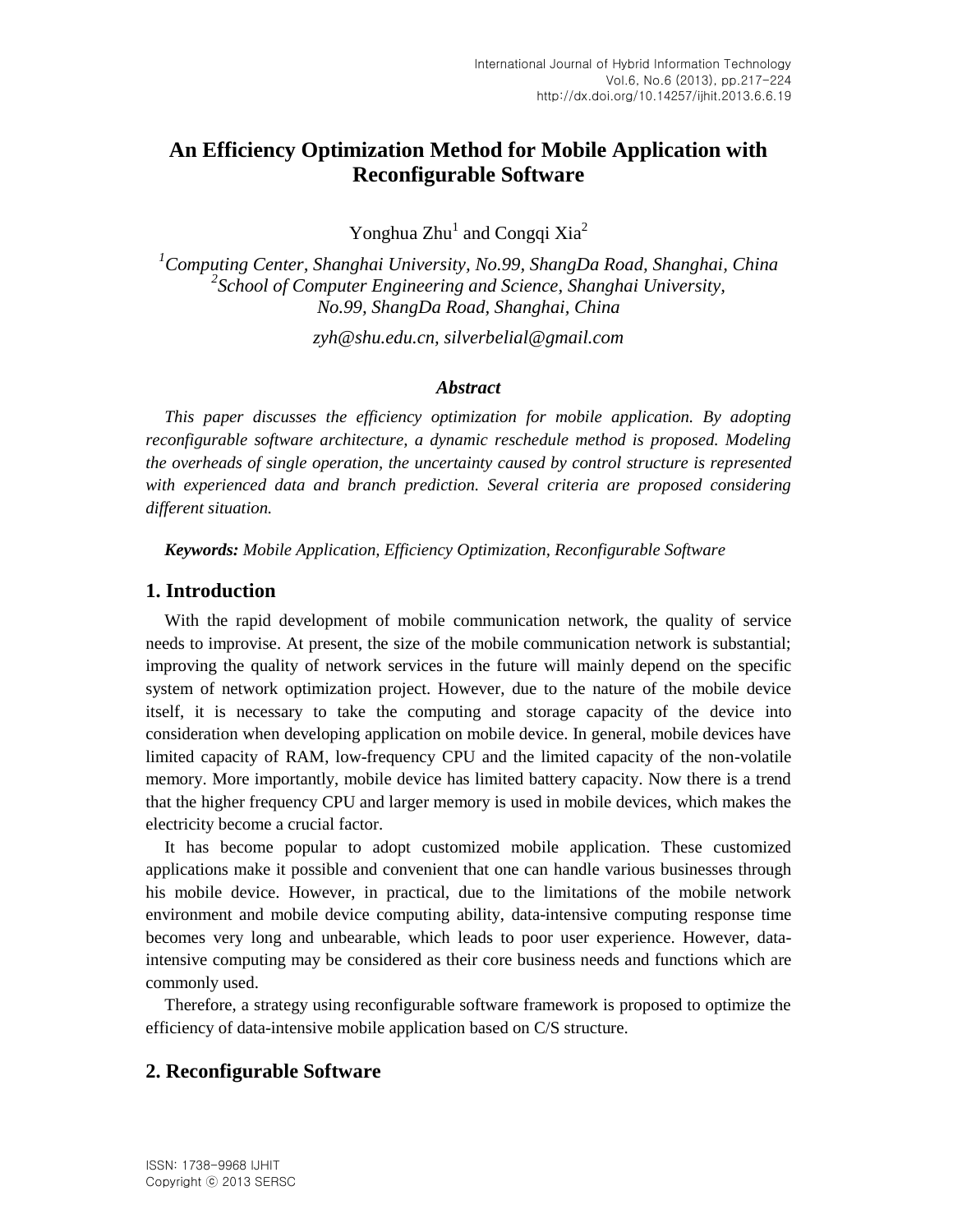Performance and versatility are two related issues gathering increasing attention within the embedded device co-design community. Reconfigurable computing is considered by many as a viable solution to address these future mobile device demands [1].

According to architecture issued by Nitsch. C. and Lara. C., mobile device management needs a server architecture which is networked, modular and flexible<sup>[2]</sup>. Their architecture is built using Enterprise Java Bean (EJB) technology and uses a system management API constructed with XML. Their approach offers services such as application download on demand and on-the-fly update of hardware acceleration components.

An agent-based architectural framework supporting networked reconfigurable mobile devices has been explored in our work in [3]. The overall aim is to enable a mobile device to dynamically retrieve an optimal, automatically partitioned and individualized reconfigurable hardware-software based application solution from a provisioning server.

Many other frameworks can be learned from [4-7]. In [4], a programming framework based on a XML description of a set of available reconfiguration mechanisms is used to provide programmers with a development kit to write programs able to automatically reconfigure selected functionalities every time a hardware block involved into the computation is detected as faulty.

### **3. Optimization Strategy**

In this chapter a strategy using reconfigurable software architecture is proposed to schedule the computing tasks according to the scheme that is most efficient in demand. Modeling and optimization objective is the key fracture of this strategy.

### **3.1. Modeling**

**3.1.1. Independent Logical Unit:** In this section, the Independent Logical Unit (ILU) is introduced to express atomic tasks that can migrate independently. ILU has several properties as follows:

1) Indivisibility. ILU itself cannot be split into several ILU s, which means the internal logic in an ILU cannot be interrupted. Otherwise, the whole program would collapse when the dynamic migration occurred.

2) Context-free. ILU can be called in different devices and the required data should be transferred as input parameters to ensure correct operation.

3) Each ILU can specify a subsequent ILU , but it is the system's responsibility to invoke the next ILU , since the next ILU may not be at the same device with the previous one.

However, not all of the ILUs can be dynamically allocated to either server or client in the run-time, because each ILU may require certain physical resources situating the server side or the mobile device side, such as: ILUs that involve the database operations can be implemented only on the server side, because such ILUs allocated to the mobile device side will lead to a "database not find" exception; otherwise, ILUs to display specific data to the screen must be executed in the mobile device side.

Based on the properties above, a request in a C/S architecture system can be modeled as a path composed by a number of ILUs . To abstract the computation and communication related factors, some sets and functions are introduced as follow:

ILUS is the set of all ILUs ;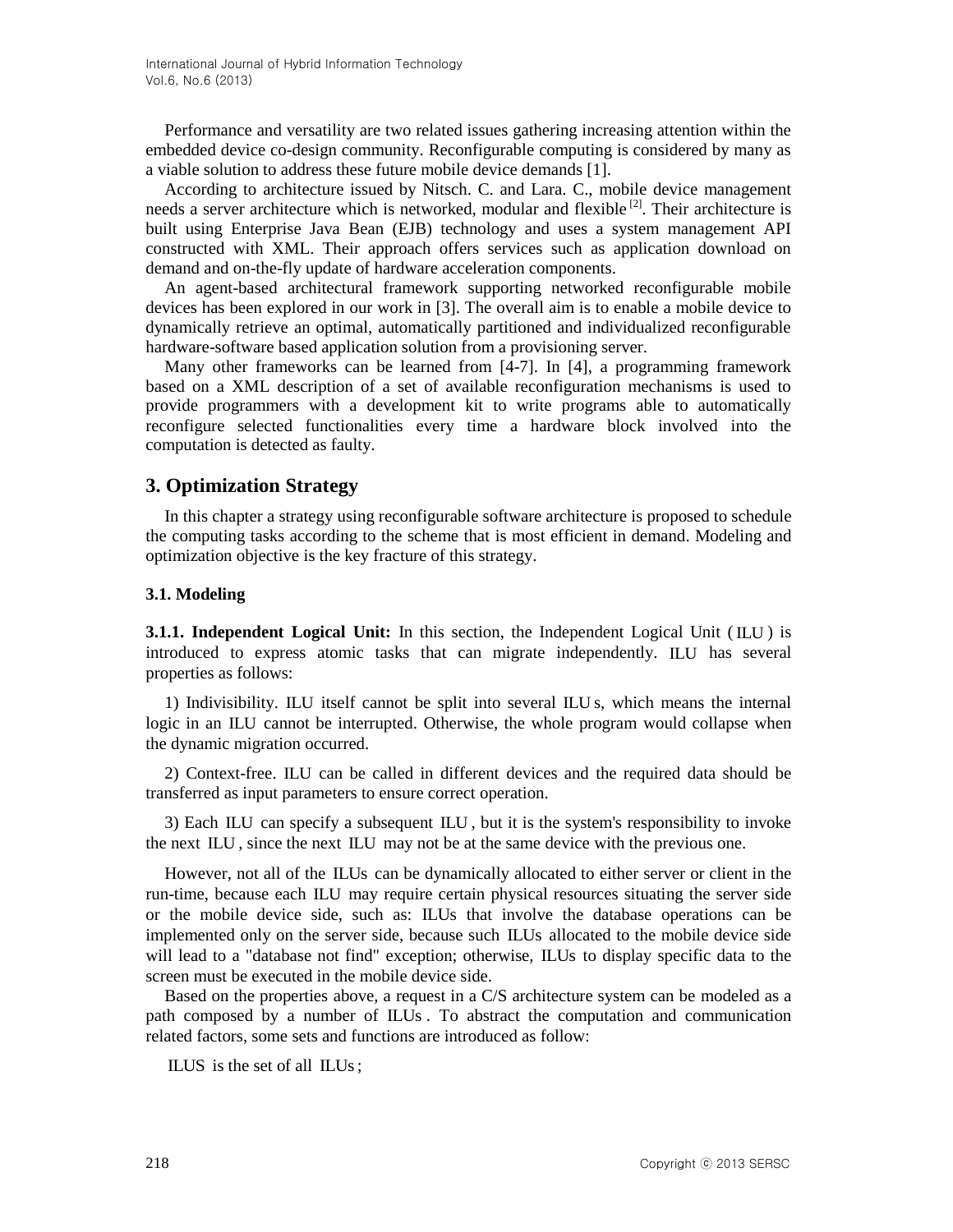CPoints is the set of all devices:

R is the set of all real numbers;

CpM is a function mapping from ILUS to R , which stands for the computation amount of a specified ILU ;

CpA is a function mapping from CPoints to R, which stands for the computation ability of a specified device;

CpT is a function mapping from CPoints $\times$ ILUS to R, which stands for the computation time to compute a ILU on the specified device;<br> $CpT(device<sub>i</sub>, ILU<sub>j</sub>) = CpM(ILU<sub>j</sub>) / CpA(device<sub>i</sub>)$ 

$$
CpT(devicei, ILUi)=CpM(ILUi)/CpA(devicei)
$$
\n(1)

CmM is a function mapping from  $ILUS \times ILUS$  to R, which stands for the communication amount between two ILUs ;

CmA is a function mapping from CPoints  $\times$  CPoints to R, which stands for the communication speed between two devices; (CmA(  $device_i$ ,  $device_i$ ) =  $\infty$ )





In Figure 1, the diagonal striped ILUs (e.g.,  $\mathbb{L}U_1$ ,  $\mathbb{L}U_n$ ) must run in the mobile side, the vertical striped ILU (e.g.,  $\mathbb{L}U_{n-1}$ ) must run on the server side and the other ILUs from  $\text{ILL}_{1}$  to  $\text{ILL}_{n-2}$  have no requirements of physical resources which can be dispatched to both server side and client side.

A schedule scheme can be modeled as a function S mapping from ILUS to CPoints . If it have equation  $S(\mathbf{I}\mathbf{L}U_k) = \text{device}_l$ , the  $\mathbf{I}\mathbf{L}U_k$  is scheduled to  $\text{device}_l$ .

C'hoins is the set of all devices;<br>
Re the set of all energies:<br>
CopM is a function numpring from H.U.S to R, which stands for the computation amount<br>
CopM is a function mapping from C'Points to R, which stands for the co **3.1.2. Control structure of ILU:** No matter how to express program logic, both the branch structure and loop structure will be inevitable. These two control structures will lead uncertainty when scheduling ILUs in reconfigurable software systems. In order to decide the schedule strategy before process a request, the cost of these two control structures must be estimated first.

Firstly, the branch structure is discussed. Due to the different weights of each branch, the ILU sequences that have branches may have different final weights. In most cases, it is not possible to determine how the process will be when receiving a request.

For such a situation, this paper presents several solutions as follows:

1) Branch Prediction. This solution is similar to the idea of branch prediction used in CPUs. A data structure is introduced to record all the former branch choices. According to the records statistics a prediction is made to determine which branch shall be taken. The corresponding factor is computed according to the generated path.

2) Branch Traversal. In order to prevent the rapid decrease of the efficiency when running into wrong prediction, branch traversal is introduced in this paper. The program explores all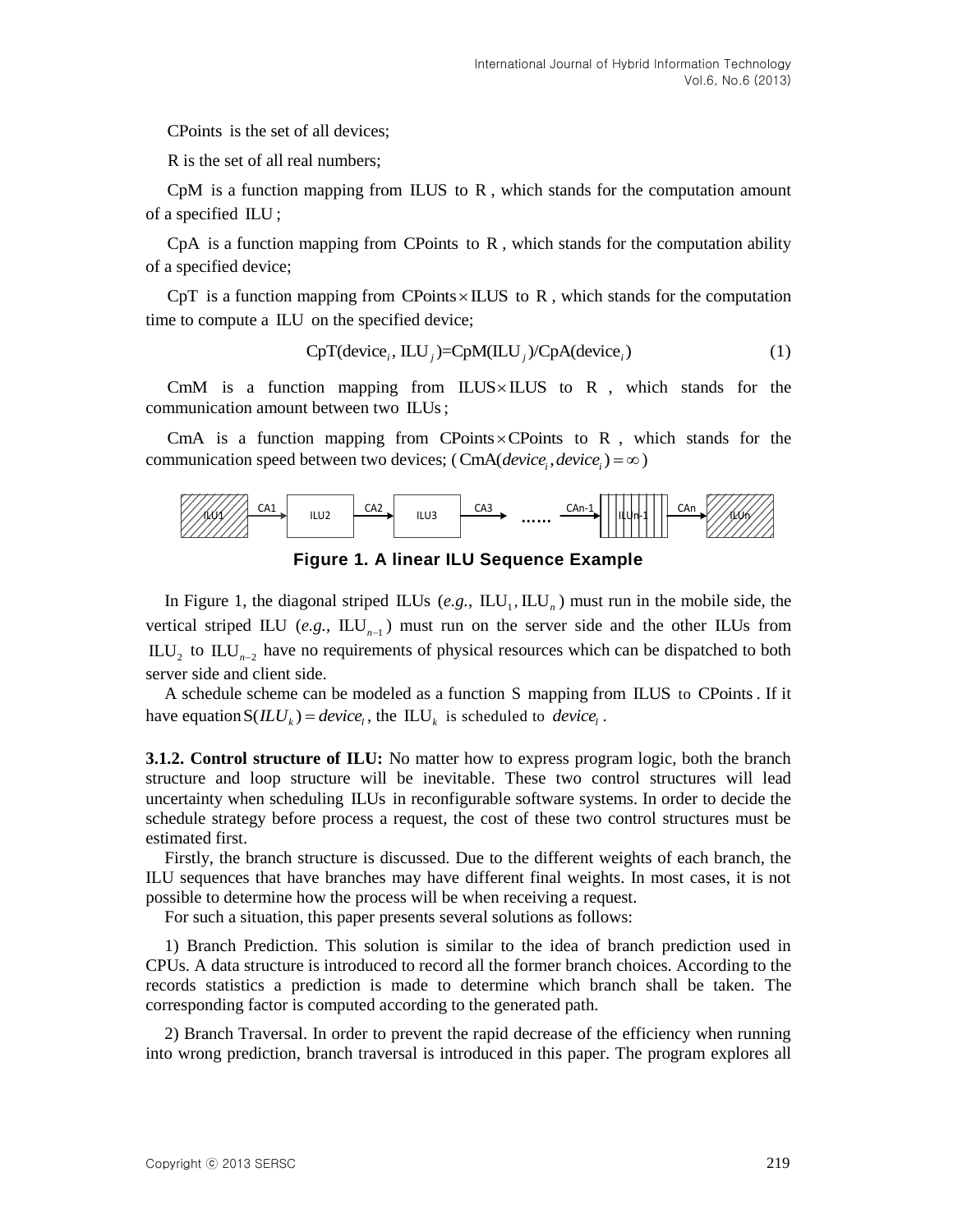the possibilities that the branch may take and record the corresponding schedule scheme in each path.

When considering the loop structure, operations in a loop control perform multiple times, so that a scheduling point within the cycle may lead to a proliferation of communication. In this paper, the whole loop body is treated as a special ILU , the cost is estimated based on the number of executions.

#### **3.2. Factors in choosing the scheduling schemes**

The previous section has modeled the reconfigurable program requests. It is easy to find an optimal schedule scheme in certain situation. But there is no silver bullet. This section will focus on discussing the influential factors in various circumstances to generate corresponding scheduling strategies.

**3.2.1. Response time:** The communication cost can be ignored when using local network, since it is commonly at a low level. As the main objective turns to optimize the response time, the following formula can be established:<br>  $Time_{response} = \sum_{i=1}^{n} CpT(S(ILU_i), ILU_i)$ 

$$
Time_{response} = \sum_{i=1}^{n} CpT(S(ILU_i), ILU_i)
$$
  
+ 
$$
\sum_{j=1}^{n-1} CmM(ILU_i, ILU_{i+1}) / CmA(S(ILU_i), S(ILU_{i+1}))
$$
 (2)

The goal of the scheduling strategies is to achieve min(*Time<sub>response*</sub>) which means the shortest response time.

**3.2.2. Communication Cost:** As the mobile devices may be running in the commercial mobile network in which communication cost a lot of time and money, pursuit of reducing the response time at the cost of higher communication overhead will not be accepted by the users. In this case, the communicate cost turns to be the major optimization objective.

Communicate cost of a single request can be expressed by the following formula:

$$
Cost_{com} = \sum_{j=1}^{n-1} CmM (ILU_i, ILU_{i+1})
$$
\n(3)

In this case, the goal of the scheduling strategy is to obtain  $\min(Cost_{com})$ .

#### **3.3. Optimization Objective**

In reality, too much communication will cause a lot of server pressure, while long response time will affect the user experience. Thus, in most cases, a balance is needed between the two factors.

$$
C = \alpha Time_{response} + \beta Cost_{com}
$$
 (4)

In this case, the goal of the scheduling strategy is to obtain  $min(C)$ .

As the values of the weight coefficients  $\alpha$  and  $\beta$  will directly affect the schedule scheme, a set of suitable weight coefficients can adjust both the server pressure and the user experience to an appropriate level.

To determine the ratio of these two coefficients, some corresponding experiments are carried out and the numeric results are listed in following tables: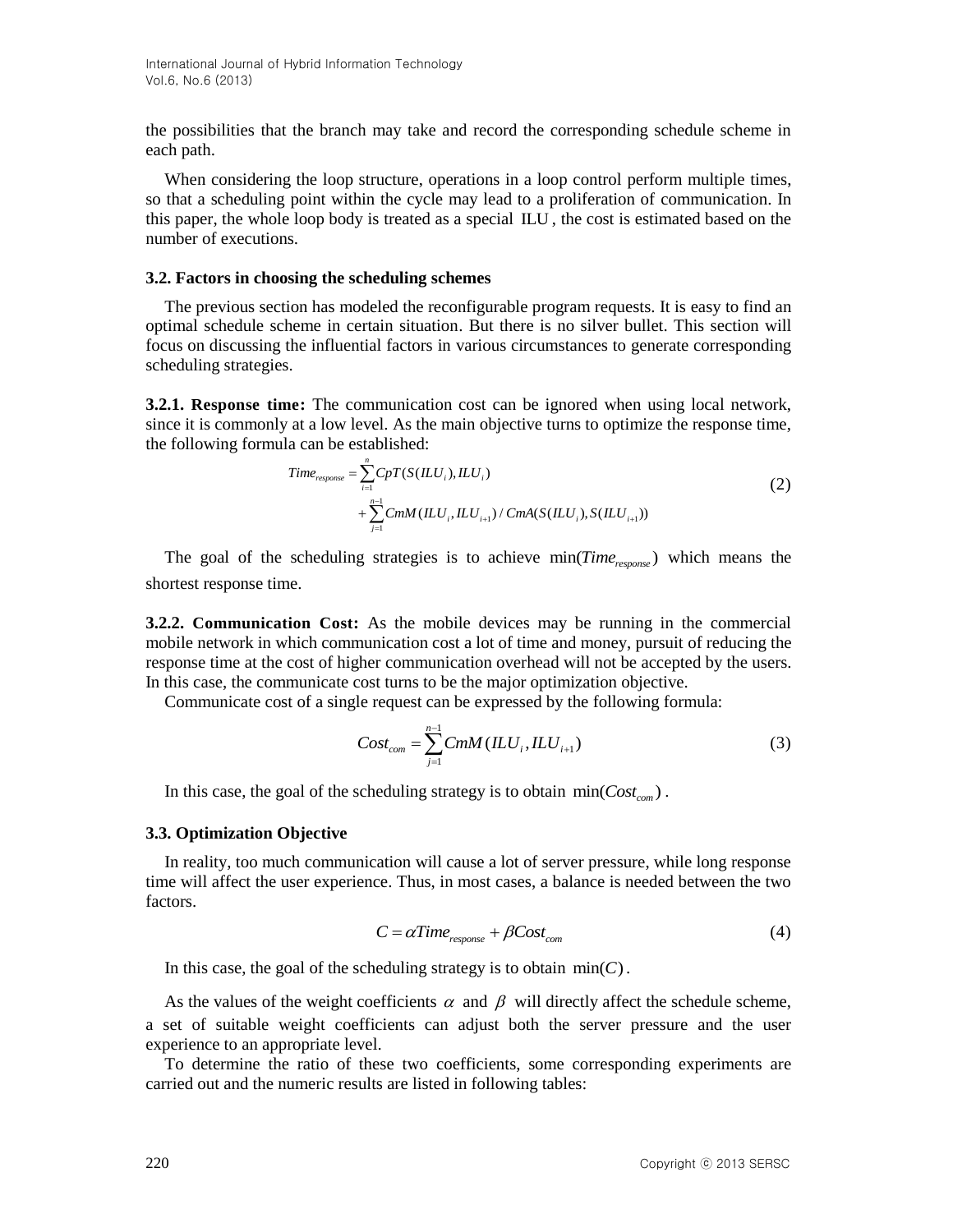| $\alpha$ : $\beta$ | Average Response Time(ms) | <b>Average Transmission Amount (Bytes)</b> |  |
|--------------------|---------------------------|--------------------------------------------|--|
| 10                 | 921                       | 9210                                       |  |
| 5                  | 1213                      | 8416                                       |  |
| ◠                  | 1421                      | 5277                                       |  |
|                    | 1596                      | 2108                                       |  |
| 0.5                | 1627                      | 1728                                       |  |
| 0.2                | 2245                      | 928                                        |  |
| 0.1                | 3210                      | 871                                        |  |
| 0.01               | 3521                      | 854                                        |  |

## **Table 1. Experiment results under 0.1Mb/S network**

## **Table 2. Experiment results under 1Mb/s network**

| $\alpha$ : $\beta$ | Average Response Time(ms) | <b>Average Transmission Amount(Bytes)</b> |  |
|--------------------|---------------------------|-------------------------------------------|--|
| 10                 | 872                       | 8922                                      |  |
|                    | 1421                      | 7124                                      |  |
|                    | 1523                      | 4312                                      |  |
|                    | 1621                      | 1572                                      |  |
| 0.5                | 3752                      | 1128                                      |  |
| 0.2                | 3661                      | 927                                       |  |
| 0.1                | 3521                      | 887                                       |  |
| 0.01               | 3576                      | 887                                       |  |

## **Table 3. Experiment results under 10Mb/s network**

| $\alpha$ : $\beta$ | Average Response Time(ms) | <b>Average Transmission Amount(Bytes)</b> |  |
|--------------------|---------------------------|-------------------------------------------|--|
| 10                 | 821                       | 9421                                      |  |
|                    | 927                       | 7125                                      |  |
|                    | 1124                      | 2472                                      |  |
|                    | 1536                      | 1927                                      |  |
| 0.5                | 2721                      | 1275                                      |  |
| 0.2                | 2572                      | 721                                       |  |
| $0.1\,$            | 2917                      | 823                                       |  |
| 0.01               | 2871                      | 792                                       |  |

## **Table 4. Experiment results under 100Mb/s network**

| $\alpha$ : $\beta$ | Average Response Time(ms) | <b>Average Transmission Amount (Bytes)</b> |  |
|--------------------|---------------------------|--------------------------------------------|--|
| 10                 | 891                       | 9121                                       |  |
|                    | 1252                      | 7927                                       |  |
|                    | 1623                      | 5332                                       |  |
|                    | 1821                      | 2342                                       |  |
| 0.5                | 2028                      | 1821                                       |  |
| 0.2                | 2125                      | 1029                                       |  |
| 0.1                | 2252                      | 972                                        |  |
| 0.01               | 2262                      | 962                                        |  |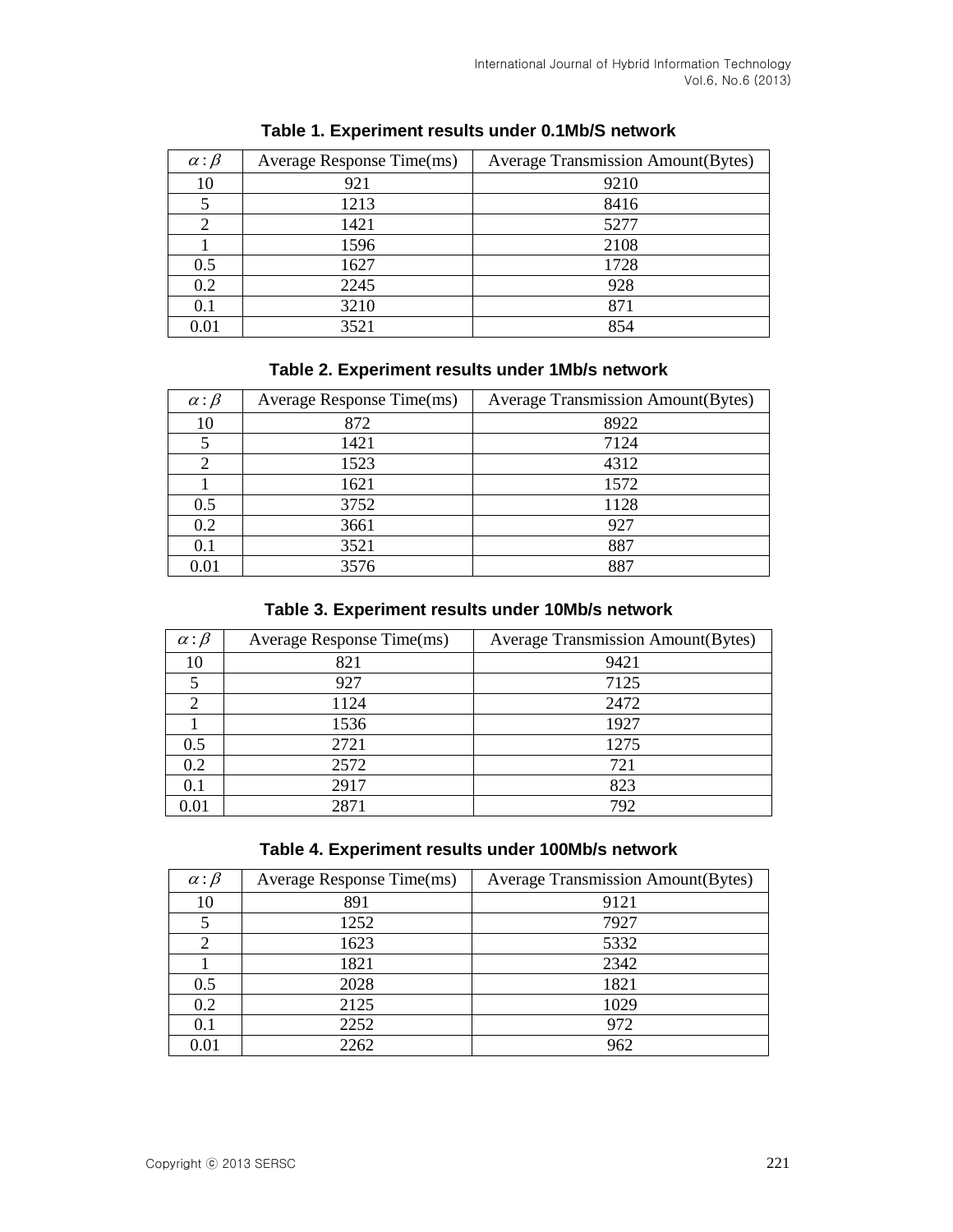According to the results, the recommended ratio of the coefficients is:

- $\bullet$  $\alpha$ :  $\beta$  = 0.5 under 0.1 Mb/s network;
- $\alpha$ :  $\beta$  = 1 under 1 Mb/s network;
- $\alpha$ :  $\beta$  = 2 under 10 Mb/s network;
- $\alpha$ :  $\beta$  = 1 under 100 Mb/s network;

#### **3.4. Optimization Algorithm**

To improve the response time and reduce the communication amount, the algorithm which produces a schedule scheme is crucial.

Usually, to find the schedule scheme which produce the minimal value of the *C* , all the schedule schemes shall be generated and the corresponding *C* shall be computed. However, the time complexity of this kind of method is  $O(m^n)$ ; *m* is the size of ILUS and n is the size of *CPoints* . This time complexity is totally unacceptable in a real time reschedule.

After processing the best schedule scheme samples, it is obvious that most best schedule scheme has few "gap points" (A gap point means an  $\mathbb{L}U_i$  is scheduled to *device*<sub>x</sub> and  $\mathbb{L}U_{i+1}$ is scheduled to *device*, and  $x \neq y$ , thus the method to find the local optimal solution is proposed.

|            | High Speed network $(100Mb/s)$ | Low speed network $(<1Mb/s)$        |                |
|------------|--------------------------------|-------------------------------------|----------------|
| Gap points | Best schedules                 | Gap points                          | Best schedules |
|            |                                |                                     |                |
|            |                                |                                     |                |
|            |                                |                                     |                |
| ∖–×        |                                | $\mathord{\sim} \mathord{\equiv}$ × |                |

**Table 5. The Gap points' samples**

The pseudo-code of the algorithm is stated as follow:

- 1. Convert the ILUS is a undirected graph;
- 2. Apply Tarjan algorithm to find the cutting edges and put them into a set named *CuttingEdges*
- 3. Compute the all the subsets of the *CuttingEdges* which size is no greater than 2
- 4. Compute the *C* value and find the best schedule scheme.

Therefore, a local optimal solution is generated. The time complexity of the algorithm above is reduced to  $O(m^2)$ .

### **4. Summary**

This paper proposed a method to improve performance of mobile application in different situation. When modeling the overhead, certain prediction technique is used while different prediction technique may leads various schedule scheme. Some recommended coefficients ratio of response time and communication amount is listed as well. A locally optimally algorithm is proposed to avoid the high time complexity of the optimization.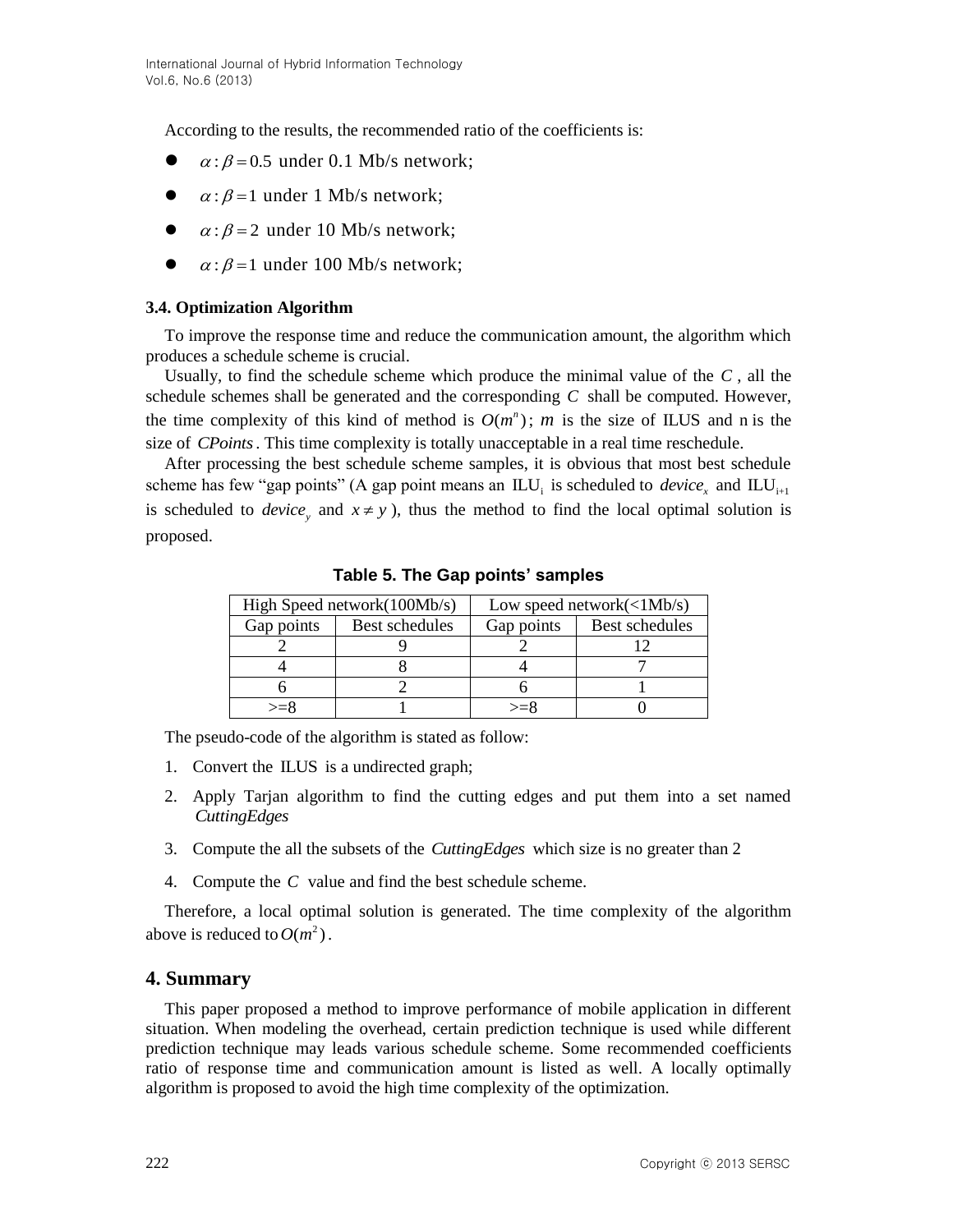### **Acknowledgements**

The authors would like to thank Yi Shen, Zhiguo Wu, Ju Lin and Lu Xiao for their assistance. The research was conducted with financial from Innovation Program of Shanghai Municipal Education Commission B.10-0108-08-002.

### **References**

- [1] T. O'Sullivan and R. Studdert, "Agent Technology and Reconfigurable Computing for Mobile Devices", 2005 ACM Symposium on Applied Computing, **(2005)**.
- [2] C. Nitsch, C. Lara and U. Kebschull, "A Novel Design Technology for Next Generation Ubiquitous Computing Architectures", In Reconfigurable Architectures Workshop (RAW-03), **(2003)**.
- [3] T. O' Sullivan and R. Studdert, "Mobile Agent Technology and Networked Reconfigurable Embedded Devices", In Proceedings of International Conference on Pervasive Computing and Communications, **(2004)**.
- [4] D. Carlo, S. Prinetto and P. Scionti, "A FPGA-Based Reconfigurable Software Architecture for Highly Dependable Systems", \*J+ Control & Comput. Eng. Dept., Politec. di Torino, Torino, Italy, **(2009)** November.
- [5] A. W. Mast, "Reconfigurable Software Defined Payload architecture that reduces cost and risk for various missions", \*J+ Gov. Commun. Syst. Div., Harris Corp., Melbourne, FL, USA, **(2011)**.
- [6] C. Xia and Y. Zhu, "An Efficiency Optimization Strategy for Huge-Scale Data Handling", \*J+ Recent Advaces in Computer Science and Information Engineering, vol. 125, **(2012)**, pp. 393-398.
- [7] I.-Y. Chen and C. -C. Huang, "A Reconfigurable Software Distribution Framework for Smart Living Environments", \*J+ Nat. Taipei Univ. of Technol., Taipei, **(2007)**.